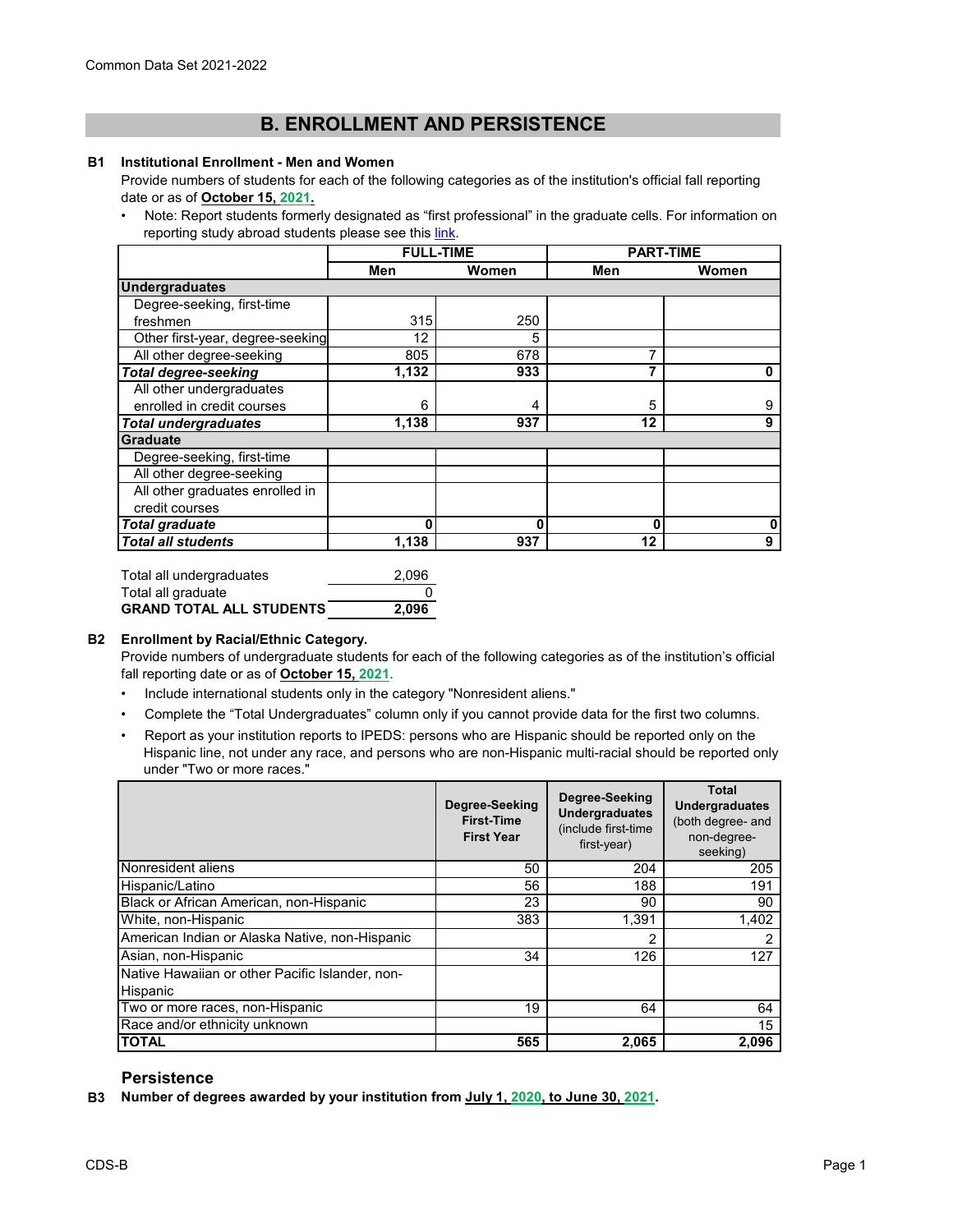| Certificate/diploma             |     |
|---------------------------------|-----|
| Associate degrees               |     |
| Bachelor's degrees              | 491 |
| Postbachelor's certificates     |     |
| Master's degrees                |     |
| Post-Master's certificates      |     |
| Doctoral degrees -              |     |
| research/scholarship            |     |
| Doctoral degrees - professional |     |
| practice                        |     |
| Doctoral degrees - other        |     |
|                                 |     |

### **B4-B21: Graduation Rates**

The items in this section correspond to data elements collected by the IPEDS Web-based Data Collection System's Graduation Rate Survey (GRS).

• For complete instructions and definitions of data elements, see the IPEDS GRS Forms and Instructions for the 2021-2022 Survey. https://nces.ed.gov/ipeds/use-the-data/survey-components/9/graduation-rates

### **In the following section for bachelor's or equivalent programs, please disaggregate the Fall 2014 and Fall 2015 cohorts (formerly CDS B4-B11) into four groups:**

- Students who received a Federal Pell Grant\*
- Recipients of a subsidized Stafford Loan who did not receive a Pell Grant
- Students who did not receive either a Pell Grant or a subsidized Stafford Loan
- Total (all students, regardless of Pell Grant or subsidized loan status)

\*Students who received both a Federal Pell Grant and a subsidized Stafford Loan should be reported in the "Recipients of a Federal Pell Grant" column.

For each graduation rate grid below, the numbers in the first three columns for Questions A-G should sum to the cohort total in the fourth column (formerly CDS B4-B11).

#### **For Bachelor's or Equivalent Programs**

Please provide data for the **Fall 2015** cohort if available. If Fall 2015 cohort data are not available, provide data for the **Fall 2014** cohort.

|   |                                                                                                                                                                                                                                                                                                 | Recipients of a<br><b>Federal Pell</b><br>Grant | Recipients of a<br><b>Subsidized</b><br><b>Stafford Loan</b><br>who did not<br>receive a Pell<br>Grant | Students who did<br>not receive either<br>a Pell Grant or a<br>subsidized<br><b>Stafford Loan</b> | Total<br>(sum of 3 columns)<br>to the left) |
|---|-------------------------------------------------------------------------------------------------------------------------------------------------------------------------------------------------------------------------------------------------------------------------------------------------|-------------------------------------------------|--------------------------------------------------------------------------------------------------------|---------------------------------------------------------------------------------------------------|---------------------------------------------|
| A | Initial 2015 cohort of first-time, full-<br>time, bachelor's (or equivalent)<br>degree-seeking undergraduate<br>students                                                                                                                                                                        | 68                                              | 146                                                                                                    | 354                                                                                               | 568                                         |
| B | Of the initial 2015 cohort, how many<br>did not persist and did not graduate<br>for the following reasons:<br>• Deceased<br>• Permanently Disabled<br>• Armed Forces<br>• Foreign Aid Service of the Federal<br>Government<br>• Official church missions<br>• Report Total Allowable Exclusions | 10                                              | 0                                                                                                      | 0                                                                                                 | 0                                           |
| C | Final 2015 cohort, after adjusting for<br>allowable exclusions                                                                                                                                                                                                                                  | 68                                              | 146                                                                                                    | 354                                                                                               | 568                                         |

### *Fall 2015 Cohort*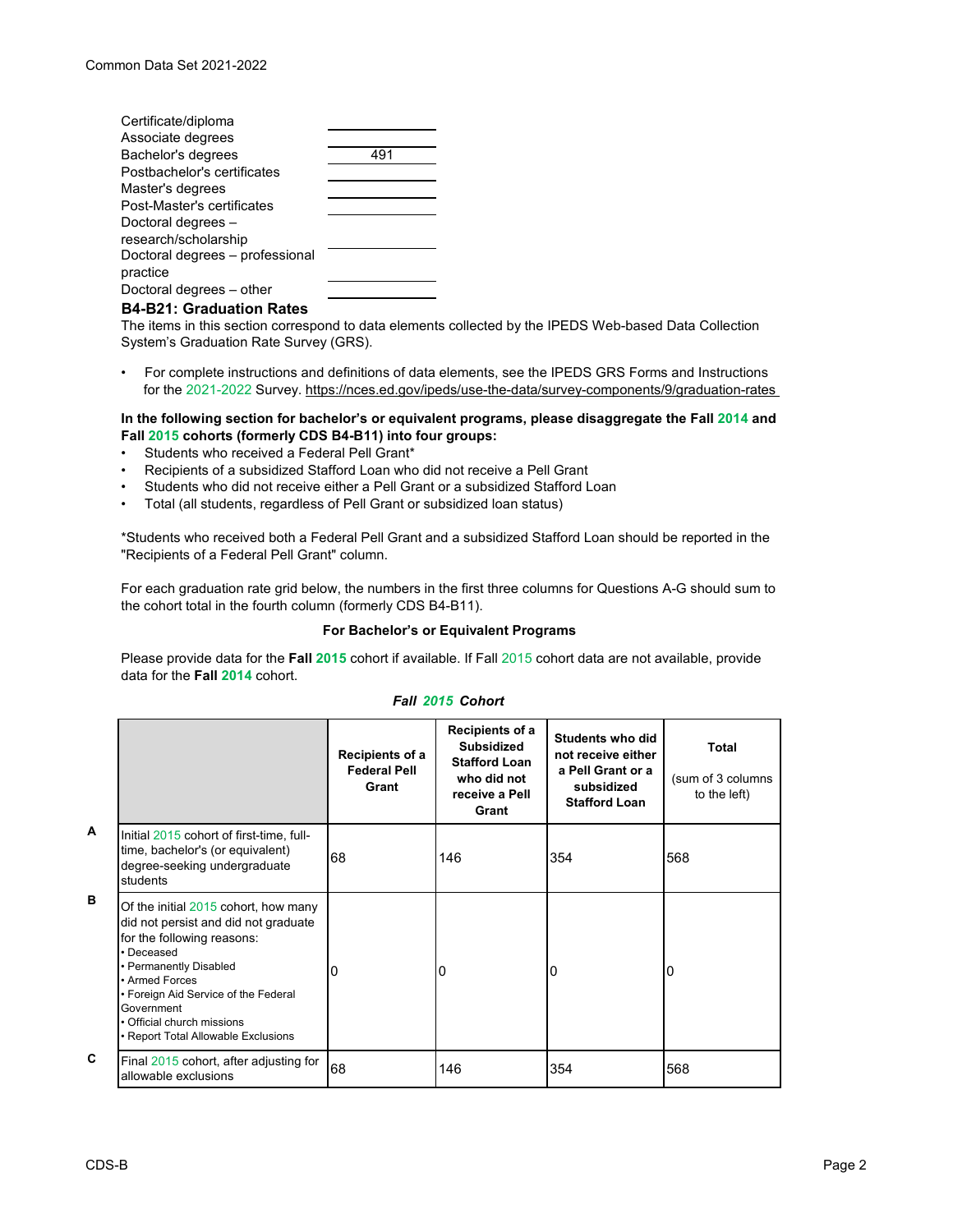| D  | Of the initial 2015 cohort, how many<br>completed the program in four years 53<br>or less (by Aug. 31, 2019)                                                        |       | 126   | 273   | 452   |
|----|---------------------------------------------------------------------------------------------------------------------------------------------------------------------|-------|-------|-------|-------|
| E. | Of the initial 2015 cohort, how many<br>completed the program in more than<br>four years but in five years or less<br>(after Aug. 31, 2019 and by Aug. 31,<br>2020) | 6     | 4     | 15    | 25    |
| E  | Of the initial 2015 cohort, how many<br>completed the program in more than<br>five years but in six years or less<br>(after Aug. 31, 2020 and by Aug. 31,<br>2021)  |       | 2     | 0     | 3     |
| G  | Total graduating within six years<br>(sum of lines D, E, and F)                                                                                                     | 60    | 132   | 288   | 480   |
| н  | Six-year graduation rate for 2015<br>cohort (G divided by C)                                                                                                        | 88.2% | 90.4% | 81.4% | 84.5% |

# *Fall 2014 Cohort*

|              |                                                                                                                                                                                                                                                                                                    | Recipients of a<br><b>Federal Pell</b><br>Grant | Recipients of a<br>Subsidized<br><b>Stafford Loan</b><br>who did not<br>receive a Pell<br>Grant | <b>Students who did</b><br>not receive either<br>a Pell Grant or a<br>subsidized<br><b>Stafford Loan</b> | Total<br>(sum of 3 columns<br>to the left) |
|--------------|----------------------------------------------------------------------------------------------------------------------------------------------------------------------------------------------------------------------------------------------------------------------------------------------------|-------------------------------------------------|-------------------------------------------------------------------------------------------------|----------------------------------------------------------------------------------------------------------|--------------------------------------------|
| $\mathbf{A}$ | Initial 2014 cohort of first-time, full-<br>time, bachelor's (or equivalent)<br>degree-seeking undergraduate<br>students                                                                                                                                                                           | 62                                              | 170                                                                                             | 338                                                                                                      | 570                                        |
| B            | Of the initial 2014 cohort, how many<br>did not persist and did not graduate<br>for the following reasons:<br>· Deceased<br>• Permanently Disabled<br>• Armed Forces<br>• Foreign Aid Service of the Federal<br>Government<br>Official church missions<br><b>Report Total Allowable Exclusions</b> | $\Omega$                                        | $\Omega$                                                                                        | $\Omega$                                                                                                 | $\mathbf 0$                                |
| $\mathbf{C}$ | Final 2014 cohort, after adjusting for<br>allowable exclusions                                                                                                                                                                                                                                     | 62                                              | 170                                                                                             | 338                                                                                                      | 570                                        |
| D            | Of the initial 2014 cohort, how many<br>completed the program in four years<br>or less (by Aug. 31, 2018)                                                                                                                                                                                          | 55                                              | 144                                                                                             | 256                                                                                                      | 455                                        |
| E            | Of the initial 2014 cohort, how many<br>completed the program in more than<br>four years but in five years or less<br>(after Aug. 31, 2018 and by Aug. 31,<br>2019)                                                                                                                                | 1                                               | 10                                                                                              | 22                                                                                                       | 33                                         |